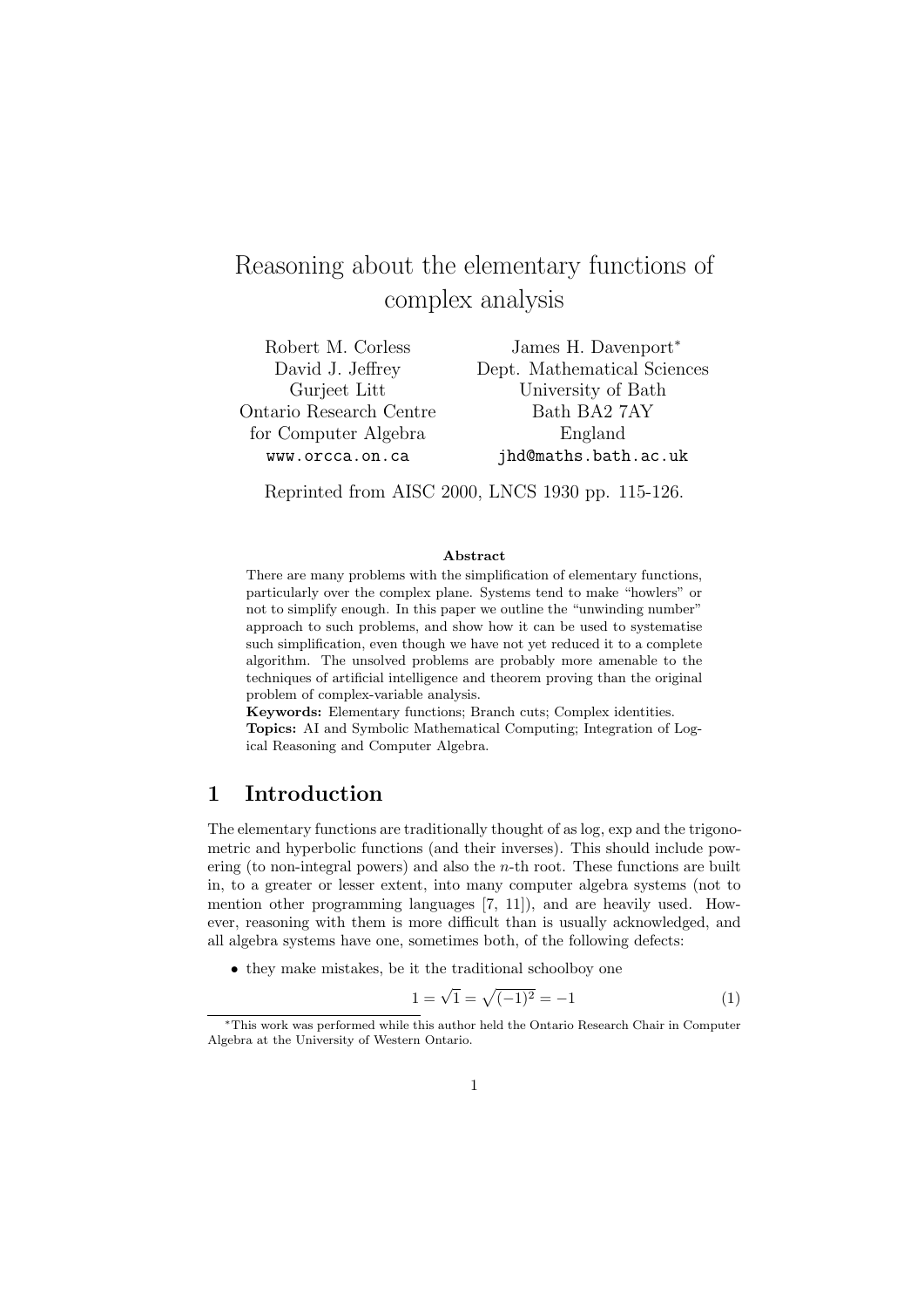or more subtle ones — see footnote 5;

• they fail to perform obvious simplifications, leaving the user with an impossible mess when there "ought" to be a simpler answer. In fact, there are two possibilities here: maybe there is a simpler equivalent that the system has failed to find, but maybe there isn't, and the simplification that the user wants is not actually valid, or is only valid outside an exceptional set. In genera, the user is not informed what the simplification might have been, nor what the exceptional set is.

Throughout this paper,  $z$  and its decorations indicate a complex variable,  $x$ ,  $y$  and  $t$  real variables. For the purposes of this paper, the precise definitions of the inverse elementary functions in terms of log are those of [3]: these are reproduced in Appendix A for ease of reference.

### 2 The Problem

The fundamental problem is that log is multi-valued: since  $\exp(2\pi i) = 1$ , its inverse is only valid up to adding any multiple of  $2\pi i$ . This ambiguity is traditionally resolved by making a *branch cut*: usually [1, p. 67] the branch cut  $(-\infty, 0]$ , and the rule  $(4.1.2)$  that

$$
-\pi < \Im \log z \le \pi. \tag{2}
$$

This then completely specifies the behaviour of log: on the branch cut it is continuous with the positive imaginary side of the cut, i.e. counter-clockwise continuous in the sense of [9].

What are the consequences of this definition<sup>1</sup>?  $\chi$ From the existence of branch cuts, we get the problem of a lack of continuity:

$$
\lim_{y \to 0^-} \log(x + iy) \neq \log(x) : \tag{3}
$$

for  $x < 0$  the limit is  $log(x) - 2\pi i$ . Related to this is the fact that

$$
\log \overline{z} \neq \overline{\log z} \tag{4}
$$

on the branch cut: instead  $\log \overline{z} = \overline{\log z} + 2\pi i$  on the cut. Similarly,

$$
\log(\frac{1}{z}) \neq -\log z \tag{5}
$$

on the branch cut: instead  $\log(\frac{1}{z}) = -\log z + 2\pi i$  on the cut.

<sup>1</sup>Which we do not contest: it seems that few people today would support the rule one of us (JHD) was taught, viz. that  $0 \leq \Im \log z < 2\pi$ . The placement of the branch cut is "merely" a notational convention, but an important one. If we wanted a function that behaves like log but with this cut, we could consider  $\log(-1) - \log(-1/z)$  instead. We note that, until 1925, astronomers placed the branch cut between one day and the next at noon [6, vol. 15 p. 417].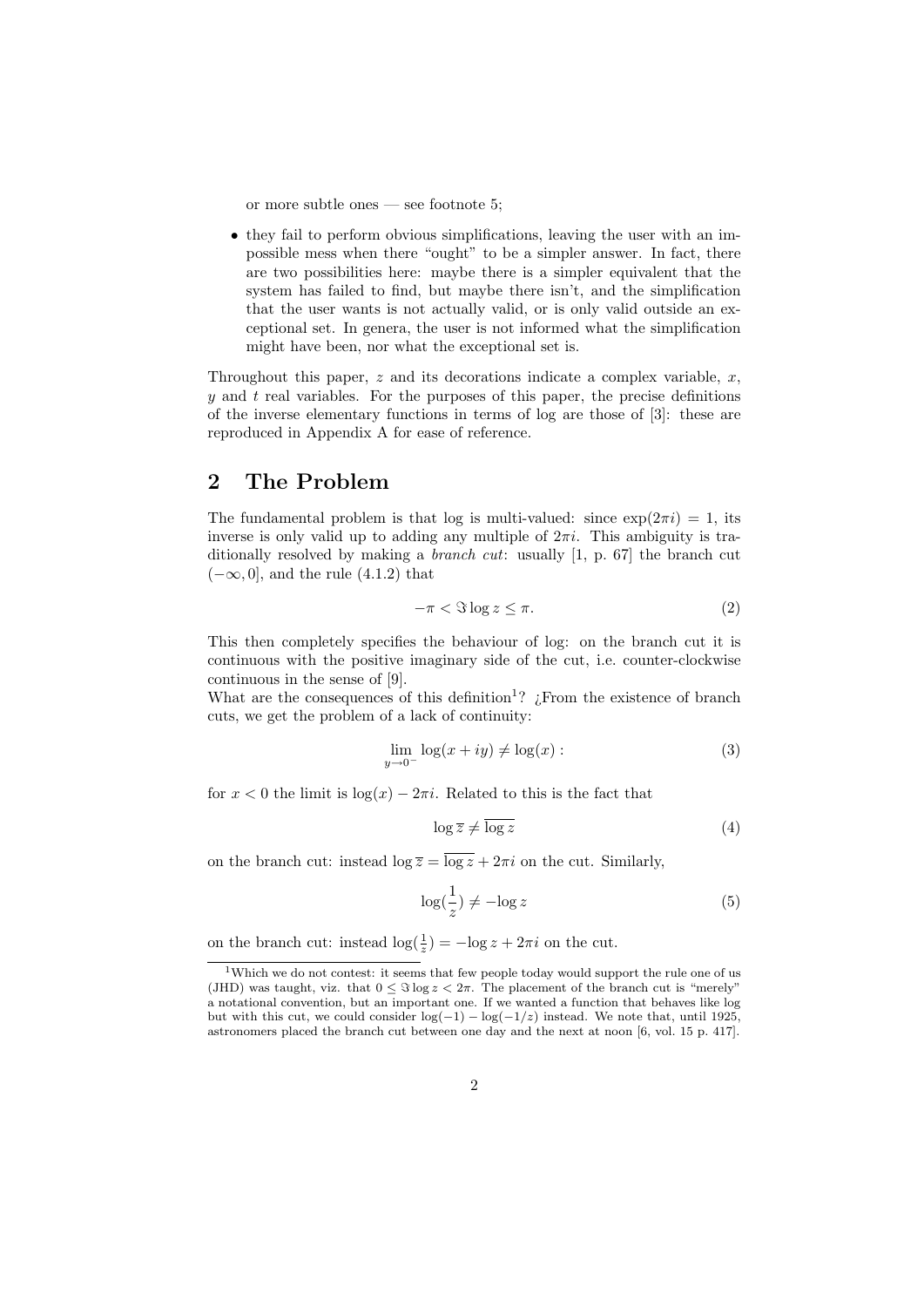Although not normally explained this way, the problem with (1) is a consequence of the multi-valued nature of log: if we define (as for the purposes of this paper we do)

$$
\sqrt{z} = \exp\left(\frac{1}{2}\log z\right),\tag{6}
$$

then  $\frac{-\pi}{2} \leq \Im \sqrt{z} \leq \frac{\pi}{2}$ . On the real line, this leads to the traditional resolution of (1):  $\sqrt{x^2} = |x|$ .

Three families of solutions have been mooted to these problems.

- [9] points out that the concept of a "signed zero"<sup>2</sup> [8] (for clarity, we write the positive zero as  $0^+$  and the negative one as  $0^-$ ) can be used to solve the above problems, if we say that, for  $x < 0$ ,  $\log(x + 0^+i) = \log(x) + \pi i$ whereas  $\log(x+0^-i) = \log(x)-\pi i$ . Equation (3) then becomes an equality for all x, interpreting the x on the right as  $x + 0<sup>-i</sup>$ . Similarly, (4) and (5) become equalities throughout. Attractive though this proposal is, it does not answer the fundamental question as far as the designer of a computer algebra system is concerned: what to do if the user types  $log(-1)$ .
- $\bullet$  [4] points out that most "equalities" do not hold for the complex logarithm, e.g.  $\log(z^2) \neq 2 \log z$  (try  $z = -1$ ), and its generalisation

$$
\log(z_1 z_2) \neq \log(z_1) + \log(z_2). \tag{7}
$$

The most fundamental of all non-equalities is  $z = \log \exp z$ , whose most obvious violation is at  $z = 2\pi i$ . They therefore propose to introduce the unwinding number  $K$ , defined<sup>3</sup> by

$$
\mathcal{K}(z) = \frac{z - \log \exp z}{2\pi i} = \left\lceil \frac{\Im z - \pi}{2\pi} \right\rceil \in \mathbf{Z}
$$
 (8)

(note that the apparently equivalent definition  $\left\lfloor \frac{\Im z + \pi}{2\pi} \right\rfloor$  differs precisely on the branch cut for log as applied to  $\exp z$ ). (7) can then be rescued as

$$
\log(z_1 z_2) = \log(z_1) + \log(z_2) - 2\pi i \mathcal{K}(\log(z_1) + \log(z_2)).
$$
 (9)

Similarly (4) can be rescued as

$$
\log \overline{z} = \overline{\log z} - 2\pi i \mathcal{K}(\overline{\log z}).\tag{10}
$$

Note that, as part of the algebra of K,  $\mathcal{K}(\overline{\log z}) = \mathcal{K}(-\log z) \neq \mathcal{K}(\log \frac{1}{z}).$  $\mathcal{K}(z)$  depends only on the imaginary part of z.

<sup>2</sup>One could ask why zero should be special and have two values. The answer is that all the branch cuts we need to consider are on either the real or imaginary axes, so the side to which the branch cut adheres depends on the sign of the imaginary or real part, including the sign of zero.

<sup>&</sup>lt;sup>3</sup>Note that the sign convention here is the opposite to that of [4], which defined  $\mathcal{K}(z)$  as  $\lfloor \frac{\pi-3z}{2\pi} \rfloor$ : the authors of [4] recanted later to keep the number of −1s occurring in formulae to a minimum.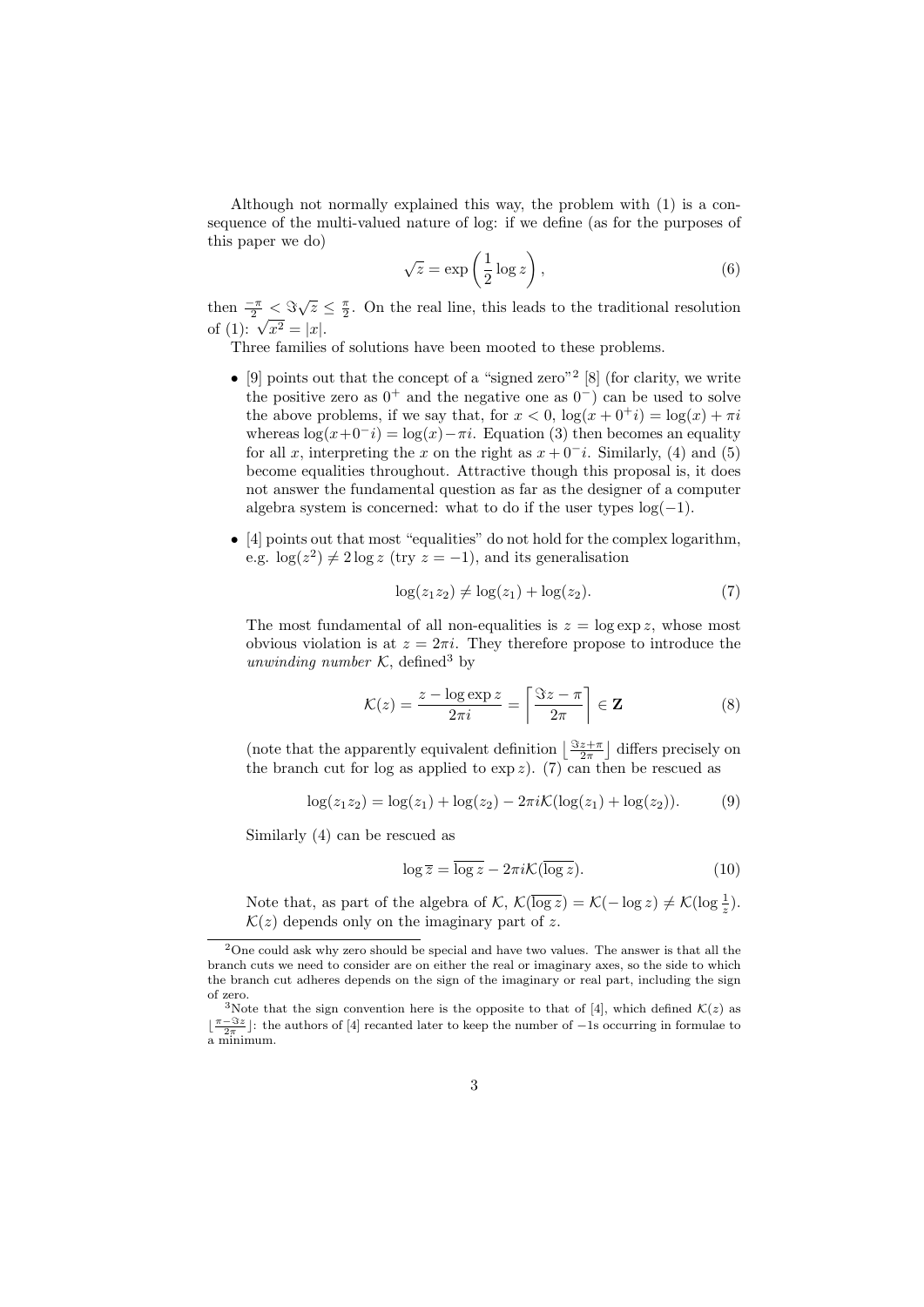• Although not formally proposed in the same way in the computational community, one possible solution, often found in texts in complex analysis, is to accept the multi-valued nature of these functions (we adopt the common convention of using capital letters, e.g. Ln, to denote the multi-valued function), defining, for example

$$
Arc\sin z = \{y|\sin y = z\}.
$$

This leads to  $\sqrt{z^2} = \pm z$ , which has the advantage that it is valid throughout C. Equation 7 is then rewritten as

$$
Ln(z_1 z_2) = Ln(z_1) + Ln(z_2),
$$
\n(11)

where addition is addition of sets  $(A + B = \{a + b : a \in A, b \in B\})$  and equality is set equality<sup>4</sup>.

However, it seems to lead in practice to very large and confusing formulae. More fundamentally, this approach does not say what will happen when the multi-valued functions are replaced by the single-valued ones of numerical programming languages.

A further problem that has not been stressed in the past is that this approach suffers from the same aliasing problem that naïve interval arithmetic does [5]. For example,

$$
\operatorname{Ln}(z^2) = \operatorname{Ln}(z) + \operatorname{Ln}(z) \neq 2\operatorname{Ln}(z),
$$

since  $2 \text{Ln}(z) = \{2 \ln(z) + 4k\pi i : k \in \mathbb{Z}\}, \text{ but } \text{Ln}(z) + \text{Ln}(z) = \{2 \ln(z) + 4k\pi i : k \in \mathbb{Z}\}.$  $2k\pi i : k \in \mathbb{Z}^n$  indeed if  $z = -1$ ,  $\ln(z^2) \notin 2\operatorname{Ln}(z)$ . Hence this method is unduly pessimistic: it may fail to prove some identities that are true.

### 3 The rôle of the Unwinding Number

We claim that the unwinding number provides a convenient formalism for reasoning about these problems. Introducing the unwinding number systematically allows one to make "simplifying" transformations that are mathematically valid. The unwinding number can be evaluated at any point, either symbolically or via guaranteed arithmetic: since we know it is an integer, in practice little accuracy is necessary. Conversely, removing unwinding numbers lets us genuinely "simplify" a result. We describe introduction and removal as separate steps, but in practice every unwinding number, once introduced by a "simplification" rule, should be eliminated as soon as possible.

The following section gives examples of reasoning with unwinding numbers.

<sup>&</sup>lt;sup>4</sup> "The equation merely states that the sum of one of the (infinitely many) logarithms of  $z_1$ and one of the (infinitely many) logarithms of  $z_2$  can be found among the (infinitely many) logarithms of  $z_1z_2$ , and conversely every logarithm of  $z_1z_2$  can be represented as a sum of this kind (with a suitable choice of  $\text{Ln } z_1$  and  $\text{Ln } z_2$ )." [2, pp. 259–260] (our notation).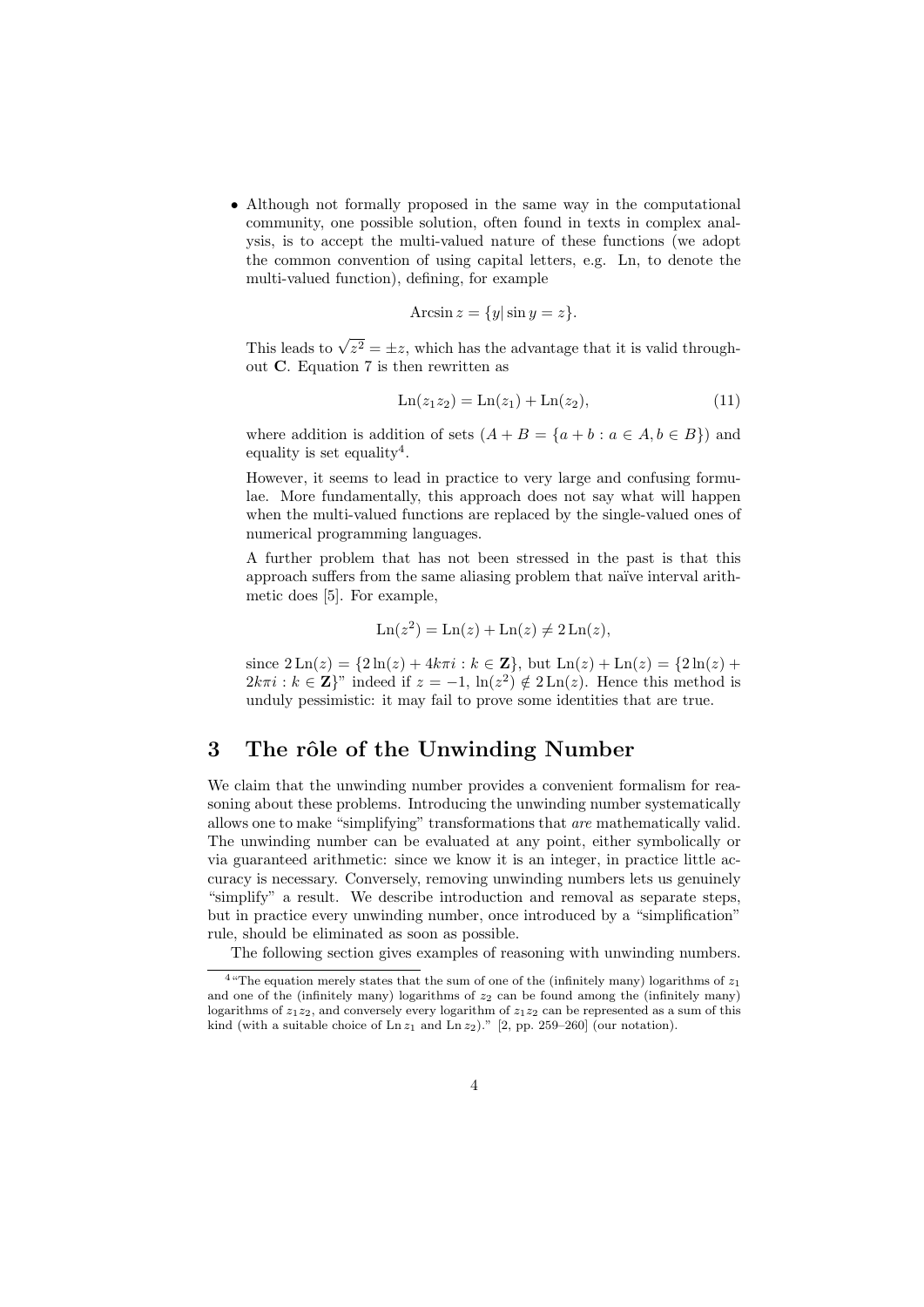### 4 Examples of Unwinding Numbers

### 4.1 Forms of arccos

The following example is taken from [3], showing that two alternative definitions of arccos are in fact equal.

#### Lemma 1

$$
\sqrt{z_1 z_2} = \sqrt{z_1} \sqrt{z_2} (-1)^{\mathcal{K}(\ln(z_1) + \ln(z_2))}.
$$
 (12)

Proof.

$$
\sqrt{z_1 z_2} = \exp\left(\frac{1}{2} (\ln(z_1 z_2))\right)
$$
  
= 
$$
\exp\left(\frac{1}{2} (\ln(z_1) + \ln(z_2) - 2\pi i \mathcal{K}(\ln(z_1) + \ln(z_2))))\right)
$$
  
= 
$$
\sqrt{z_1} \sqrt{z_2} \exp(-\pi i \mathcal{K}(\ln(z_1) + \ln(z_2)))
$$
  
= 
$$
\sqrt{z_1} \sqrt{z_2} (-1)^{\mathcal{K}(\ln(z_1) + \ln(z_2))}
$$

**Lemma 2** Whatever the value of  $z$ .

$$
\sqrt{1-z}\sqrt{1+z} = \sqrt{1-z^2}.
$$

This is a classic example of a result that is "obvious" — the schoolboy just squares both sides, but in fact it requires proof. To show this, consider the apparently similar "result"<sup>5</sup>:

$$
\sqrt{-i-z}\sqrt{-i+z} = \sqrt{-1-z^2}.
$$

If we take  $z = \frac{i}{2}$ , the left-hand side becomes  $\sqrt{\frac{-3i}{2}} \sqrt{\frac{-i}{2}}$ : the arguments of the square roots have arg =  $\frac{-\pi}{2}$ , so the square roots themselves have arg =  $\frac{-\pi}{4}$ , and the product has  $\arg = \frac{-\pi}{2}$ , and therefore is  $\frac{-\sqrt{3}}{2}i$ . The right-hand side is  $\sqrt{\frac{-3}{4}} = \frac{\sqrt{3}}{2}i.$ 

Proof. It is sufficient to show that the unwinding number term in lemma 1 is zero. Whatever the value of  $z$ ,  $1+z$  and  $1-z$  have imaginary parts of opposite signs. Without loss of generality, assume  $\Im z \geq 0$ . Then  $0 \leq \arg(1 + z) \leq \pi$ and  $-\pi < \arg(1-z) \leq 0$ . Therefore their sum, which is the imaginary part of ln( $(1+z)$  + ln( $1-z$ ), is in  $(-\pi, \pi]$ . Hence the unwinding number is indeed zero.

### Theorem 1

$$
\frac{2}{i}\ln\left(\sqrt{\frac{1+z}{2}}+i\sqrt{\frac{1-z}{2}}\right) = -i\ln\left(z+i\sqrt{1-z^2}\right). \tag{13}
$$

<sup>&</sup>lt;sup>5</sup>Maple V.5, in the absence of an explicit declaration that z is complex, will say that the two are almost never equal, with the difference being  $-2i\sqrt{1-z^2}$ , but in fact at  $z=2i$ , the two are equal.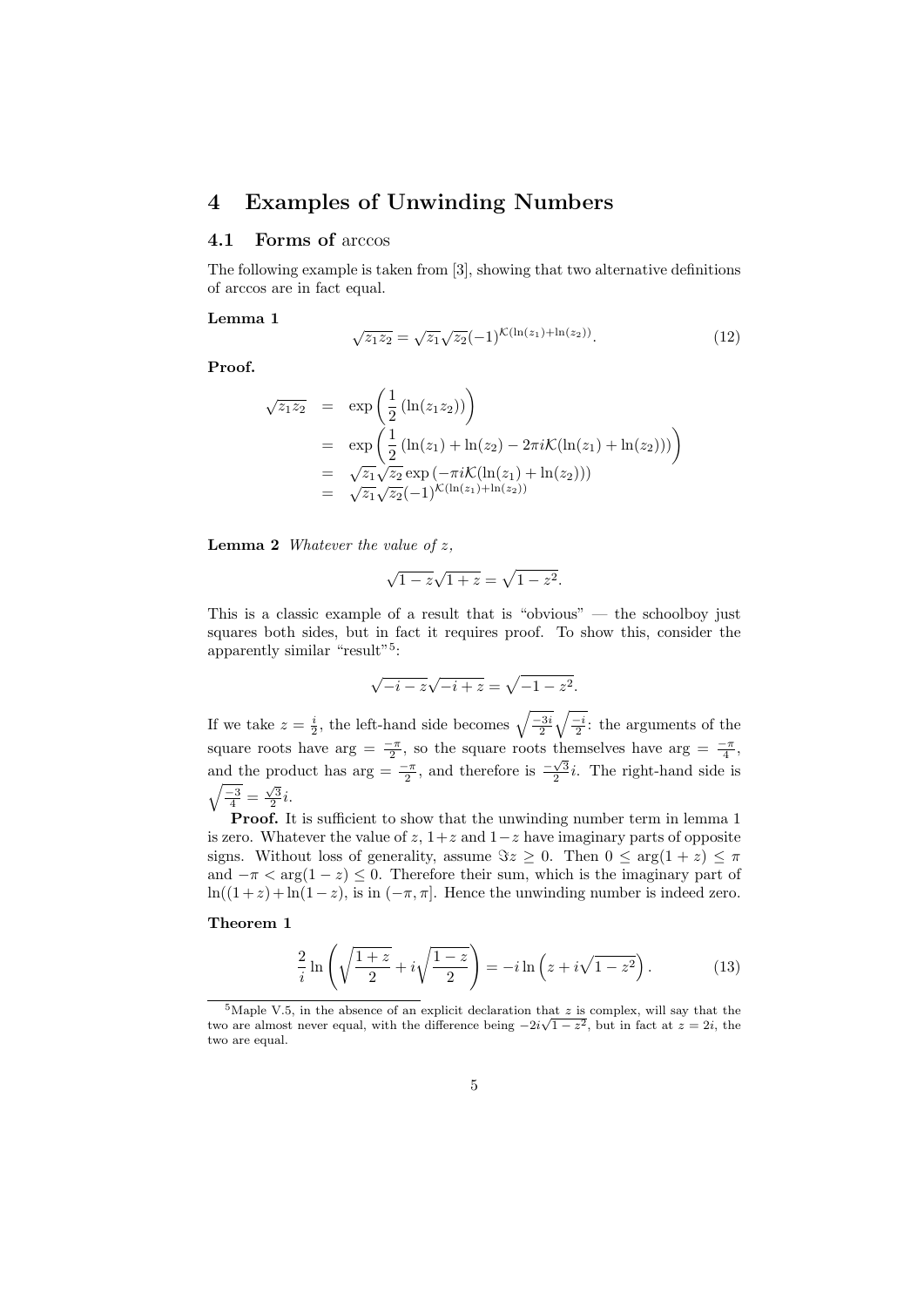Proof. Now

$$
\left(\sqrt{\frac{1+z}{2}} + i\sqrt{\frac{1-z}{2}}\right)^2 = z + i\sqrt{1-z}\sqrt{1+z} = z + i\sqrt{1-z^2}
$$

by the previous lemma. Also  $2 \ln a = \ln(a^2)$  if  $\mathcal{K}(2 \ln a) = 0$ , so we need only show this last stipulation i.e. that

$$
-\frac{\pi}{2} < \arg\left(\sqrt{\frac{1+z}{2}} + i\sqrt{\frac{1-z}{2}}\right) \le \frac{\pi}{2}.
$$

This is trivially true at  $z = 0$ . If it is false, then we have to pass through  $\left|\arg\left(\sqrt{\frac{1+z}{2}}+i\sqrt{\frac{1-z}{2}}\right)\right|=\frac{\pi}{2}$ , i.e.  $\sqrt{\frac{1+z}{2}}+i\sqrt{\frac{1-z}{2}}=it$  for  $t \in \mathbf{R}$ . Squaring both sides,  $z + i$ √  $\overline{1-z^2} = -t^2$ , i.e.  $(z+t^2)^2 = -(1-z^2)$ . Hence  $2zt^2+t^4 = -1$ , so  $z = \frac{-(1+t^4)}{2t^2}$  $\frac{1+t}{2t^2} \leq -1$ , and in particular is real. On this half-line, the argument in question is  $+\pi/2$ , which is acceptable. Hence the argument never leaves the desired range, and the theorem is proved.

#### 4.2 arccos and arccosh

 $\cos(z) = \cosh(iz)$ , so we can ask whether the corresponding relation for the inverse functions,  $arccosh(z) = i \arccos(z)$  holds. This is known in [3] as the "couthness" of the arccos/arccosh definitions. The problem reduces, using equations  $(20)$  and  $(26)$ , to

$$
2\ln\left(\sqrt{\frac{z+1}{2}}+\sqrt{\frac{z-1}{2}}\right)\frac{z}{z}i\left(\frac{2}{i}\ln\left(\sqrt{\frac{1+z}{2}}+i\sqrt{\frac{1-z}{2}}\right)\right),\right)
$$

i.e.

$$
\ln\left(\sqrt{\frac{z+1}{2}}+\sqrt{\frac{z-1}{2}}\right)\frac{z}{z}\ln\left(\sqrt{\frac{1+z}{2}}+i\sqrt{\frac{1-z}{2}}\right).
$$

Since  $ln(a) = ln(b)$  implies  $a = b$ , this reduces to

$$
\sqrt{\frac{z-1}{2}}\frac{z}{z}i\sqrt{\frac{1-z}{2}}=\sqrt{-1}\sqrt{\frac{1-z}{2}}.
$$

By lemma 1, the right-hand side reduces to  $\sqrt{\frac{z-1}{2}}(-1)^{\mathcal{K}(\ln(-1)+\ln(\frac{z-1}{2}))}$ . Hence the two are equal if, and only if, the winding number is even (and therefore zero). This will happen if, and only if,  $\Im\left(\frac{z-1}{2}\right) \leq 0$ , i.e.  $\Im z < 0$  or  $\Im z = 0$  and  $z > 1$ .

#### 4.3 arcsin and arctan

The aim of this section is to prove that

$$
\arcsin z = \arctan \frac{z}{\sqrt{1 - z^2}} + \pi \mathcal{K}(-\ln(1 + z)) - \pi \mathcal{K}(-\ln(1 - z)). \tag{14}
$$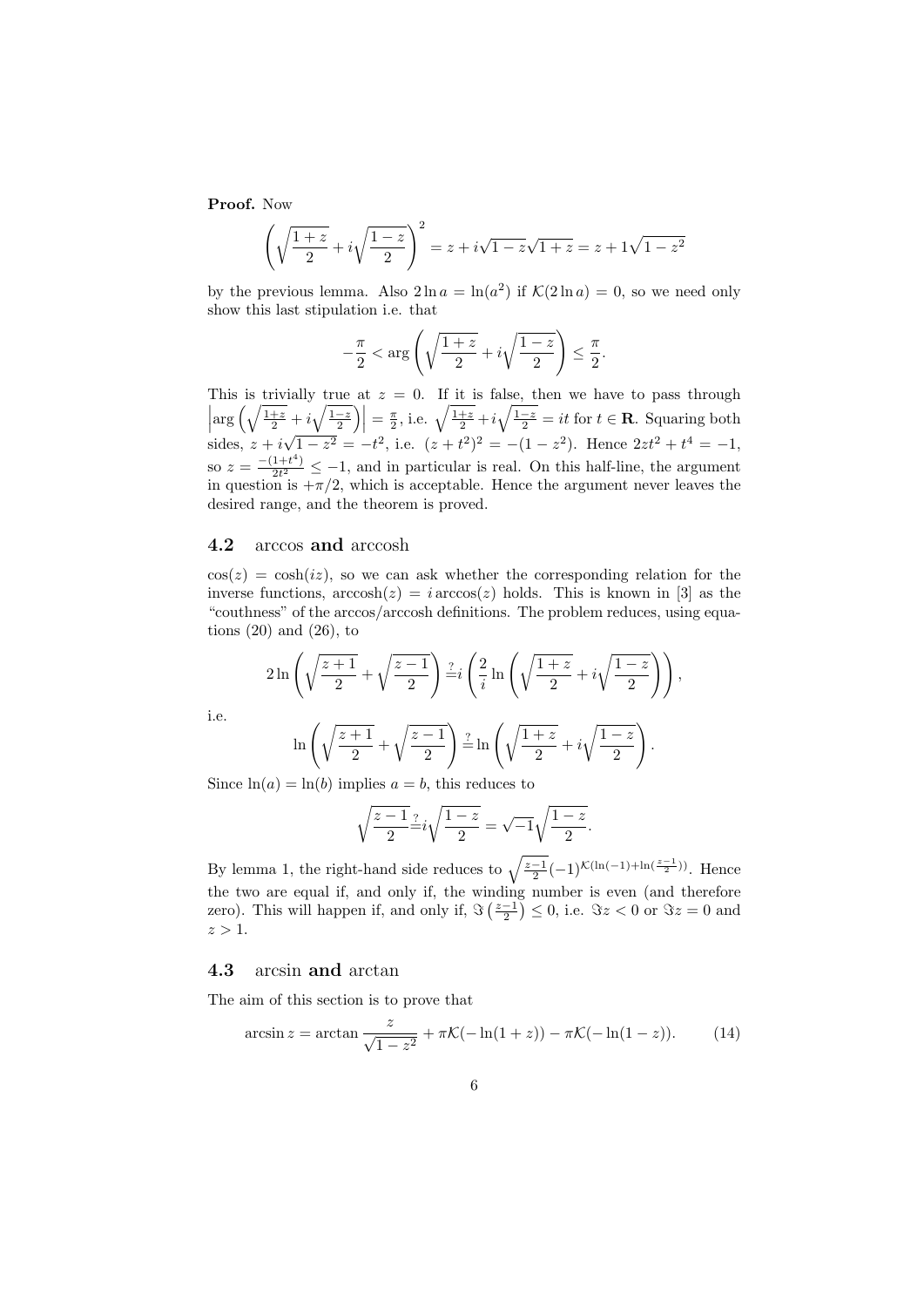We start from equations (19) and (21). Then

$$
2i \arctan \frac{z}{\sqrt{1-z^2}} = \ln \left(1 + i\frac{z}{\sqrt{1-z^2}}\right) - \ln \left(1 - i\frac{z}{\sqrt{1-z^2}}\right)
$$
  
\n
$$
= \ln \left( [1 + i\frac{z}{\sqrt{1-z^2}}]/[1 - i\frac{z}{\sqrt{1-z^2}}] \right)
$$
  
\n
$$
+ 2\pi i \mathcal{K} \left( \ln(1 + i\frac{z}{\sqrt{1-z^2}}) - \ln(1 - i\frac{z}{\sqrt{1-z^2}}) \right)
$$
  
\n
$$
= \ln[iz + \sqrt{1-z^2}]^2
$$
  
\n
$$
+ 2\pi i \mathcal{K} (\ln(1 + i\frac{z}{\sqrt{1-z^2}}) - \ln(1 - i\frac{z}{\sqrt{1-z^2}}))
$$
  
\n
$$
= 2i \arcsin(z)
$$
  
\n
$$
-2\pi i \mathcal{K} \left( 2\ln(iz + \sqrt{1-z^2}) \right)
$$
  
\n
$$
+ 2\pi i \mathcal{K} \left( \ln(1 + i\frac{z}{\sqrt{1-z^2}}) - \ln(1 - i\frac{z}{\sqrt{1-z^2}}) \right)
$$

The tendency for  $K$  factors to proliferate is clear. To simplify we proceed as follows. Consider first the term

$$
\mathcal{K}(2\ln(iz+\sqrt{1-z^2}))\ .
$$

For  $|z| < 1$ , the real part of the logarithm argument is positive and hence  $\mathcal{K} = 0$ . For  $|z| > 1$ , we solve for the critical case in which the argument of K is  $-\pi$  and find only  $z = r \exp(i\pi)$ , with  $r > 1$ . Therefore

$$
\mathcal{K}(2\ln(iz+\sqrt{1-z^2})) = \mathcal{K}(-\ln(1+z))
$$
.

Repeating the procedure with

$$
\mathcal{K}(\ln(1+iz/\sqrt{1-z^2}) - \ln(1-iz/\sqrt{1-z^2}))
$$

shows that  $\mathcal{K} \neq 0$  only for  $z > 1$ . Therefore

$$
\mathcal{K}(\ln(1+iz/\sqrt{1-z^2}) - \ln(1-iz/\sqrt{1-z^2})) = \mathcal{K}(-\ln(1-z))
$$

and so finally we get

$$
\arctan\frac{z}{\sqrt{1-z^2}} = \arcsin(z) - \pi \mathcal{K}(-\ln(1+z)) + \pi \mathcal{K}(-\ln(1-z)) ,\qquad (15)
$$

and this cannot be simplified further.

## 5 The Unwinding Number: Introduction

Unwinding numbers are normally introduced by use of equation (9) and its converse:

$$
\log\left(\frac{z_1}{z_2}\right) = \log(z_1) - \log(z_2) - 2\pi \mathcal{K}\left(\log(z_1) - \log(z_2)\right). \tag{16}
$$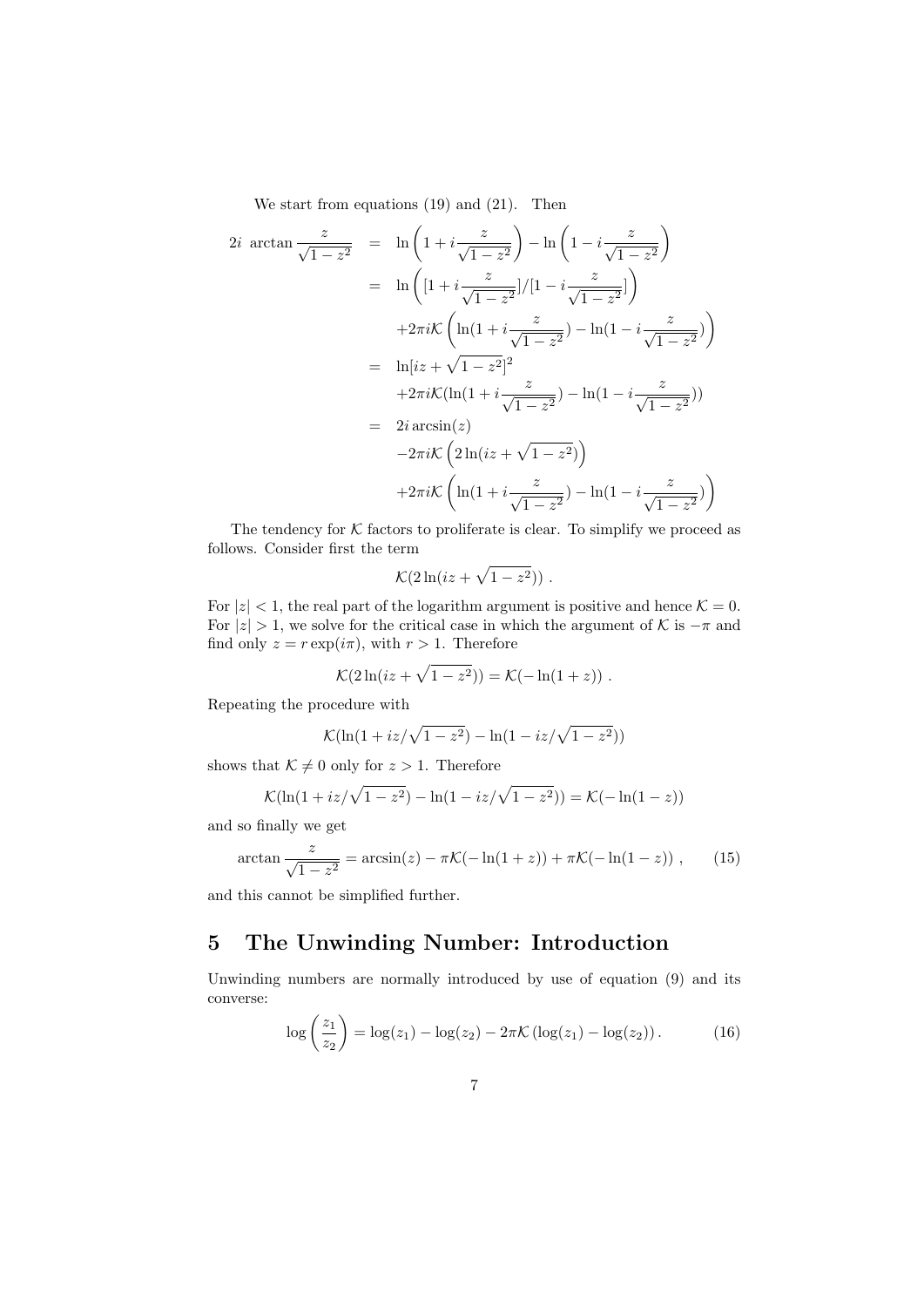Equation (10) may also be used, as may its close relative (also a special case of (16))

$$
\log\left(\frac{1}{z}\right) = -\log(z) - 2\pi \mathcal{K}\left(-\log(z)\right). \tag{17}
$$

In practice, results such as lemma 1 would also be built in to a simplifier.

The definition of  $K$  gives us

$$
log(exp(z)) = z - 2\pi i K(z),\tag{18}
$$

which is another mechanism for introducing unwinding numbers while "simplifying". The formulae for other inverse functions are given in appendix B.

## 6 The Unwinding Number: Removal

It is clearly easier to introduce unwinding numbers than to remove them. There are various possibilities for the values of unwinding numbers.

- A winding number may be identically zero. This is the case in lemma 2 and theorem 1. The aim is then to prove this.
- An unwinding number may be zero everywhere except on certain branch cuts in the complex plane. This is the case in equation (10), and its relative  $\log \frac{1}{z} = -\log z 2\pi i \mathcal{K}(-\log(z))$ . A less trivial case of this can be seen in equation (14). Derive has a different definition of arctan to eliminate this, so that, for Derive,  $arcsin(z) = \frac{arctan}{\sqrt{1-z^2}}$ . This definition can be Derive

related to ours either via unwinding numbers or via  $\arctan(z) = \overline{\arctan \overline{z}}$ . Derive

It is often possible to disguise this sort of unwinding number, which can often be recognised by being of the form  $\mathcal{K}(-\ln(\ldots))$  or  $\mathcal{K}(\overline{\ln z})$  by resorting to such a "double conjugate" expression, though as yet we have no algorithm for this. Equally, we have no algorithm as yet for the sort of simplification we see in section 14.

- An unwinding number may divide the complex plane into two regions, one where it is non-zero and one where it is zero. A typical case of this is given in section 4.2. Here the proof methodology consists in examining the critical case, i.e. when the argument to K has imaginary part  $\pm \pi$ .
- An unwinding number may correspond to the usual  $+n\pi$ :  $n \in \mathbb{Z}$  of many trigonometric identities: examples of this are given in appendix B.

### 7 Conclusion

Unwinding number introduction allows combination of logarithms, square roots etc., as well as canceling functions and their inverses, while retaining mathematical correctness. This can be done completely algorithmically.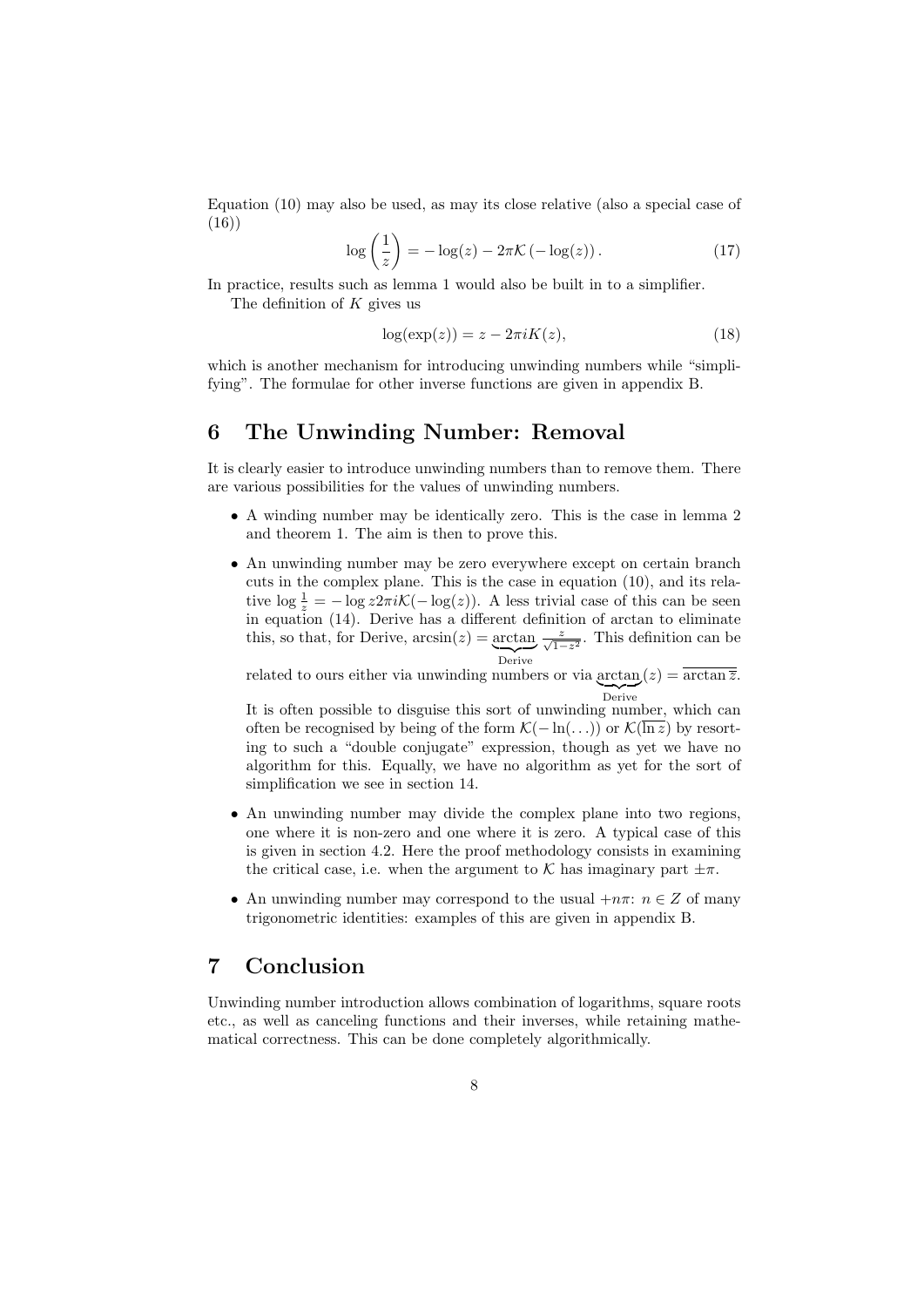Unwinding number removal, where it is possible, then simplifies these results to the expected form. This is not a process that can currently be done algorithmically, but it is much better suited to current artificial intelligence techniques than the general problems of complex analysis.

When the unwinding numbers cannot be eliminated, they can often be converted into a case analysis that, while not ideal, is at least comprehensible while being mathematically correct.

More generally, we have reduced the analytic difficulties of simplifying these functions to more algebraic ones, in areas where we hope that artificial intelligence and theorem proving stand a better chance of contributing to the problem.

### References

- [1] Abramowitz,M. & Stegun,I., Handbook of Mathematical Functions with Formulas, Graphs, and Mathematical Tables. US Government Printing Office, 1964. 10th Printing December 1972.
- [2] Carathéodory, C., Theory of functions of a complex variable (trans. F. Steinhardt), 2nd. ed., Chelsea Publ., New York, 1958.
- [3] Corless,R.M., Davenport,J.H., Jeffrey,D.J. & Watt,S.M., "According to Abramowitz and Stegun". To appear in SIGSAM Bulletin.
- [4] Corless,R.M. & Jeffrey,D.J., The Unwinding Number. SIGSAM Bulletin 30 (1996) 2, pp. 28–35.
- [5] Davenport,J.H. & Fischer,H.-C., Manipulation of Expressions. Improving Floating-Point Programming (ed. P.J.L. Wallis), Wiley, 1990, pp. 149–167.
- [6] Encyclopedia Britannica, 15th. edition. Encyclopedia Britannica Inc., Chicago etc., 15th ed., 1995 printing.
- [7] IEEE Standard Pascal Computer Programming Language. IEEE Inc., 1983.
- [8] IEEE Standard 754 for Binary Floating-Point Arithmetic. IEEE Inc., 1985.
- [9] Kahan,W., Branch Cuts for Complex Elementary Functions. The State of Art in Numerical Analysis (ed. A. Iserles & M.J.D. Powell), Clarendon Press, Oxford, 1987, pp. 165–211.
- [10] Litt,G., Unwinding numbers for the Logarithmic, Inverse Trigonometric and Inverse Hyperbolic Functions. M.Sc. project, Department of Applied Mathematics, Universiyt of Western Ontario, December 1999.
- [11] Steele,G.L.,Jr., Common LISP: The Language, 2nd. edition. Digital Press, 1990.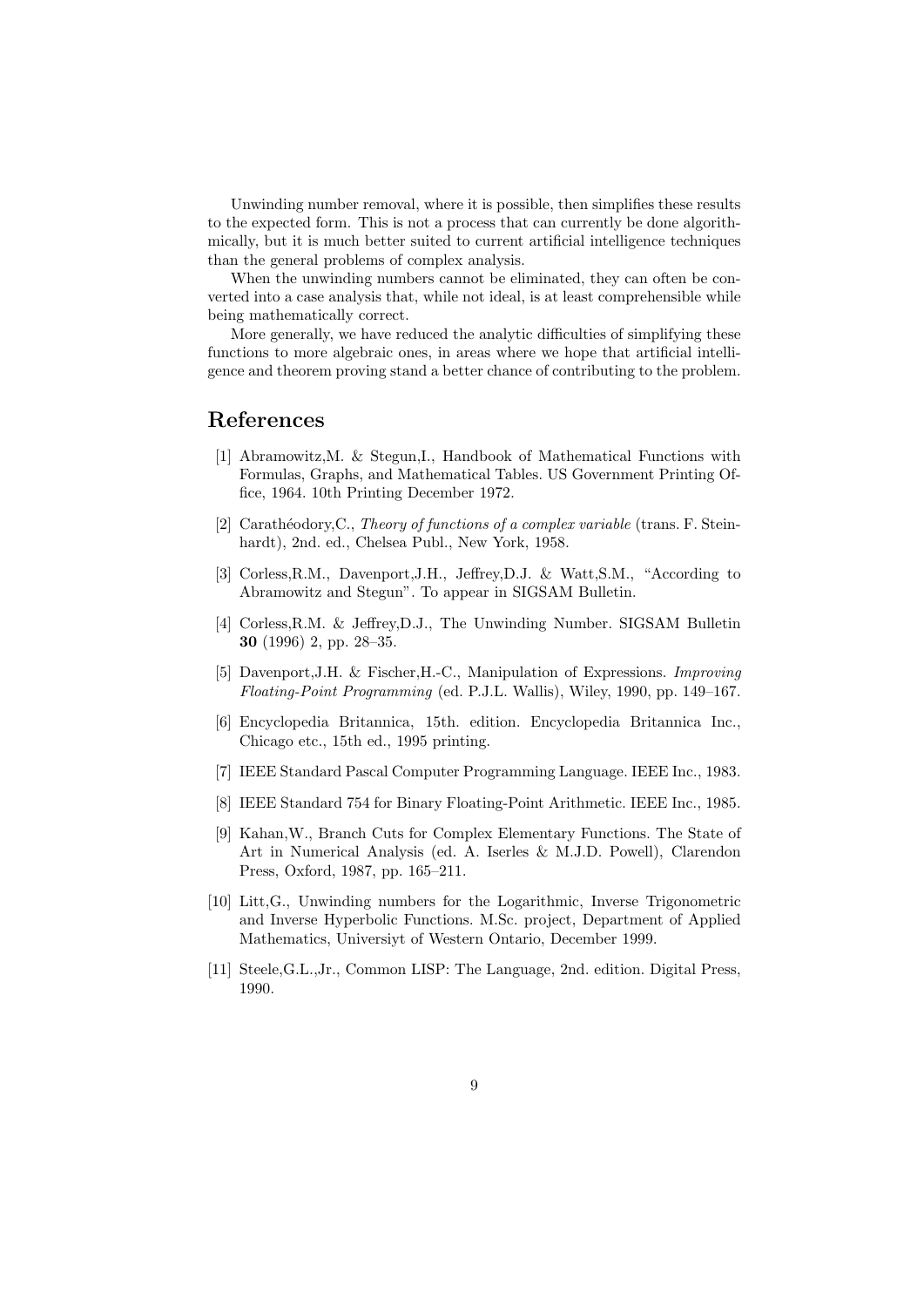# A Definition of the Elementary Inverse Functions

These definitions are taken from [3]. They agree with [1, ninth printing], but are more precise on the branch cuts, and agree with Maple with the exception of arccot, for the reasons explained in [3].

$$
\arcsin z = -i \ln \left( \sqrt{1 - z^2} + iz \right). \tag{19}
$$

$$
\arccos(z) = \frac{\pi}{2} - \arcsin(z) = \frac{2}{i} \ln \left( \sqrt{\frac{1+z}{2}} + i\sqrt{\frac{1-z}{2}} \right).
$$
 (20)

$$
\arctan(z) = \frac{1}{2i} \left( \ln(1+iz) - \ln(1-iz) \right). \tag{21}
$$

$$
\operatorname{arccot} z = \frac{1}{2i} \ln \left( \frac{z+i}{z-i} \right) = \arctan \left( \frac{1}{z} \right). \tag{22}
$$

$$
\arcsc(z) = \arccos(1/z) = -i\ln(1/z + i\sqrt{1 - 1/z^2}),\tag{23}
$$

with  $\operatorname{arcsec}(0) = \frac{\pi}{2}$ .

$$
\arccsc(z) = \arcsin(1/z) = -i\ln(i/z + \sqrt{1 - 1/z^2}),\tag{24}
$$

with  $\arccsc(0) = 0$ .

$$
\operatorname{arcsinh}(z) = \ln\left(z + \sqrt{1 + z^2}\right). \tag{25}
$$

$$
\operatorname{arccosh}(z) = 2\ln\left(\sqrt{\frac{z+1}{2}} + \sqrt{\frac{z-1}{2}}\right). \tag{26}
$$

$$
\operatorname{arctanh}(z) = \frac{1}{2} \left( \ln(1+z) - \ln(1-z) \right). \tag{27}
$$

$$
\operatorname{arccoth}(z) = \frac{1}{2} \left( \ln(-1 - z) - \ln(1 - z) \right). \tag{28}
$$

$$
\operatorname{arcsech}(z) = 2\ln\left(\sqrt{\frac{z+1}{2z}} + \sqrt{\frac{1-z}{2z}}\right). \tag{29}
$$

$$
\operatorname{arccsch}(z) = \ln\left(\frac{1}{z} + \sqrt{1 + \left(\frac{1}{z}\right)^2}\right),\tag{30}
$$